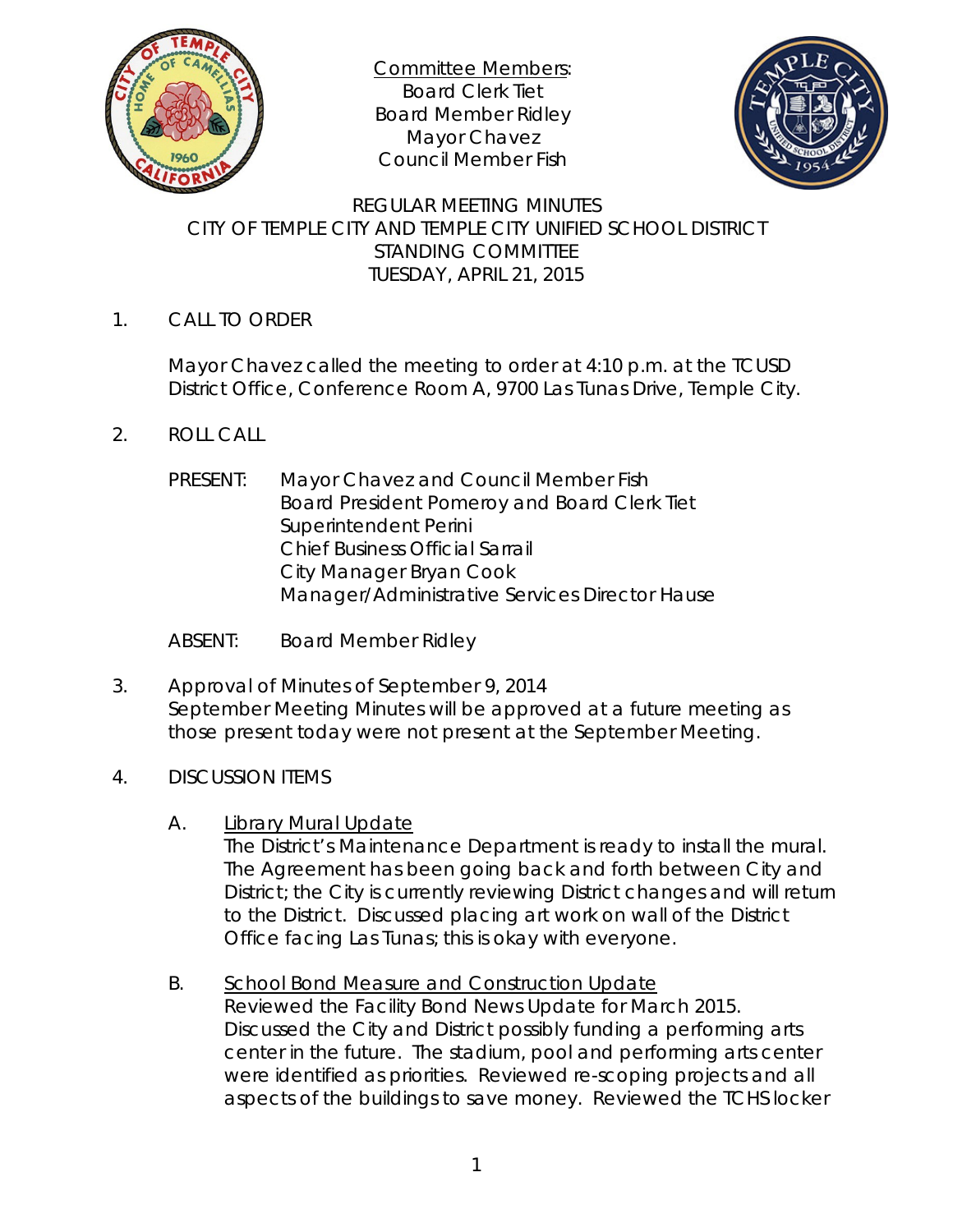rooms/gyms and evaluating re-purposing rather than new buildings. Reviewed stadium upgrade, restructuring gyms/locker rooms, and new pool. Explained that dollars were included in the initial bond project planning that have not been realized and may not be, such as State matching and/or State facility bond funding. Current re-scoping is based on bond money that is available, not possible future money.

Discussed the status of the City's P3 Project; the City is still looking at options; is focused on own foot print at this time. Don't want to plan for something to grow into. P3 is in the background at this time, until current and future City Hall needs are known. It was suggested a performing arts center could be part of P3. This has not been considered to date.

The trailer for TELCAU is being removed and savings will be put back into facility projects.

- C. Joint Council/School Board Special Meeting A Joint Council/School Board Meeting was held last fall (September 30, 2014). The P3 concept was discussed. Peggy Kuo and Lynne Burkardt will work together to set a date for the next annual meeting (Fall 2015).
- D. Youth Commission Update

The City is taking applications until the end of May. Seven students can participate; interviews will begin in June for next year's group; there are four openings; students serve a two-year term; must be a Temple City resident and TCUSD student. The District has distributed flyers to all sites. Suggested a personal outreach by the City to Oak and TCHS ASBs/school sites; promoting the Youth Committee at remaining TCUSD Open House events. Strategically reaching out will help attract students with genuine interests. Outgoing Commissioners will also be doing outreach.

5. CLOSING COMMENTS/QUESTIONS (COMMITTEE MEMBERS)

The annual Temple City Community Blood drive will be held on May 20 at the TCUSD District Office Boardroom. The TCUSD Health Fair and Run Walk will be held on May 2. The City's Veterans' Celebration will be held on November 11; planning meetings are just beginning; student groups may want to get involved in this (possibly Junior Statesmen of America). The Joint Command response to the gas leak at the DDSLC worked quite well; TCUSD thanked the City for its helpful response. There were challenges with the Southern California Gas Company; ownership of meter was a discussion point. The City is gearing up to address the drought; the City will share future information with the District.